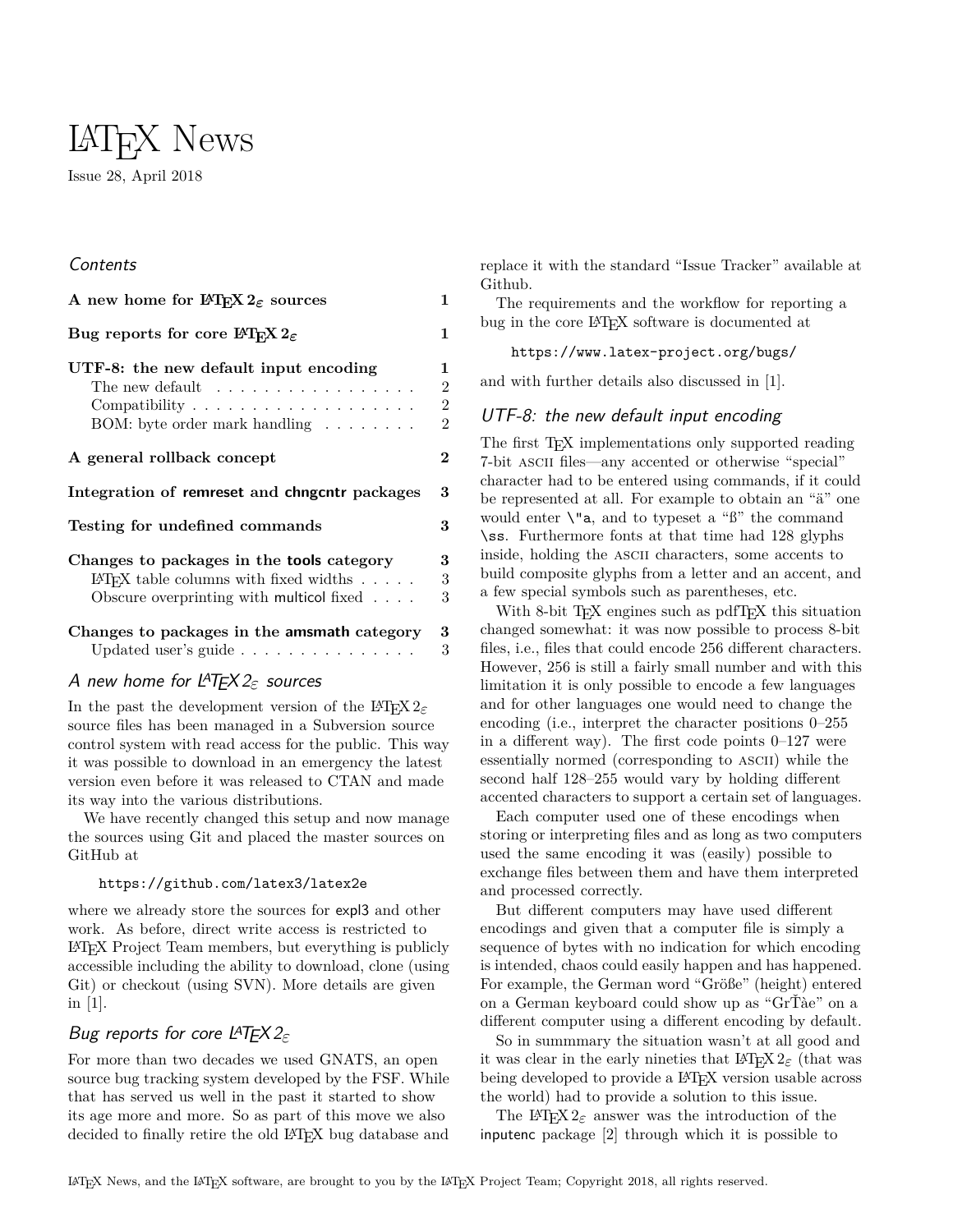provide support for multiple encodings. It also allows to correctly process a file written in one encoding on a computer using a different encoding and even supports documents where the encoding changes midway.

Since the first release of  $\text{LATEX} 2_{\varepsilon}$  in 1994,  $\text{LATEX}$ documents that used any characters outside ASCII in the source (i.e. any characters in the range of 128–255) were supposed to load inputenc and specify in which file encoding they were written and stored. If the inputenc package was not loaded then LAT<sub>EX</sub> used a "raw" encoding which essentially took each byte from the input file and typeset the glyph that happened to be in that position in the current font—something that sometimes produces the right result but often enough will not.

In 1992 Ken Thompson and Rob Pike developed the UTF-8 encoding scheme which enables the encoding of all Unicode characters within 8-bit sequences. Over time this encoding has gradually taken over the world, replacing the legacy 8-bit encodings used before. These days all major computer operating systems use UTF-8 to store their files and it requires some effort to explicitly store files in one of the legacy encodings.

As a result, whenever L<sup>AT</sup>FX users want to use any accented characters from their keyboard (instead of resorting to  $\iota$  and the like) they always have to use

#### \usepackage[utf8]{inputenc}

in the preamble of their documents as otherwise LAT<sub>EX</sub> will produce gibberish.

#### <span id="page-1-0"></span>The new default

With this release, the default encoding for L<sup>AT</sup>FX files has been changed from the "fall through raw" encoding to UTF-8 if used with classic T<sub>E</sub>X or pdfT<sub>E</sub>X. The implementation is essentially the same as the existing UTF-8 support from \usepackage[utf8]{inputenc}.

The LuaT<sub>EX</sub> and X<sub>T</sub>T<sub>EX</sub> engines always supported the UTF-8 encoding as their native (and only) input encoding, so with these engines inputenc was always a no-op.

This means that with new documents one can assume UTF-8 input and it is no longer required to always specify \usepackage[utf8]{inputenc}. But if this line is present it will not hurt either.

#### <span id="page-1-1"></span>**Compatibility**

For most existing documents this change will be transparent:

- documents using only ASCII in the input file and accessing accented characters via commands;
- documents that specified the encoding of their file via an option to the inputenc package and then used 8-bit characters in that encoding;

• documents that already had been stored in UTF-8 (whether or not specifying this via inputenc).

Only documents that have been stored in a legacy encoding and used accented letters from the keyboard *without* loading inputenc (relying on the similarities between the input used and the T1 font encoding) are affected.

These documents will now generate an error that they contain invalid UTF-8 sequences. However, such documents may be easily processed by adding the new command \UseRawInputEncoding as the first line of the file. This will re-instate the previous "raw" encoding default.

\UseRawInputEncoding may also be used on the command line to process existing files without requiring the file to be edited

pdflatex '\UseRawInputEncoding \input' file

will process the file using the previous default encoding. Possible alternatives are reencoding the file to UTF-8

using a tool (such as recode or iconv or an editor) or adding the line

## \usepackage[⟨*encoding*⟩]{inputenc}

to the preamble specifying the ⟨*encoding*⟩ that fits the file encoding. In many cases this will be latin1 or cp1252. For other encoding names and their meaning see the inputenc documentation.

As usual, this change may also be reverted via the more general latexrelease package mechanism, by speciying a release date earlier than this release.

#### <span id="page-1-2"></span>BOM: byte order mark handling

When using Unicode the first bytes of a file may be a, so called, BOM character (byte order mark) to indicate the byte order used in the file. While this is not required with UTF-8 encoded files (where the byte order is known) it is nevertheless allowed by the standard and some editors add that byte sequence to the beginning of a file. In the past such files would have generated a "Missing begin document" error or displayed strange characters when loaded at a later stage.

With the addition of UTF-8 support to the kernel it is now possible to identify and ignore such BOMs characters even before \documentclass so that these issues will no longer be showing up.

## <span id="page-1-3"></span>A general rollback concept for packages and classes

In 2015 a rollback concept for the L<sup>AT</sup>EX kernel was introduced. Providing this feature allowed us to make corrections to the software (which more or less didn't happen for nearly two decades) while continuing to maintain backward compatibility to the highest degree.